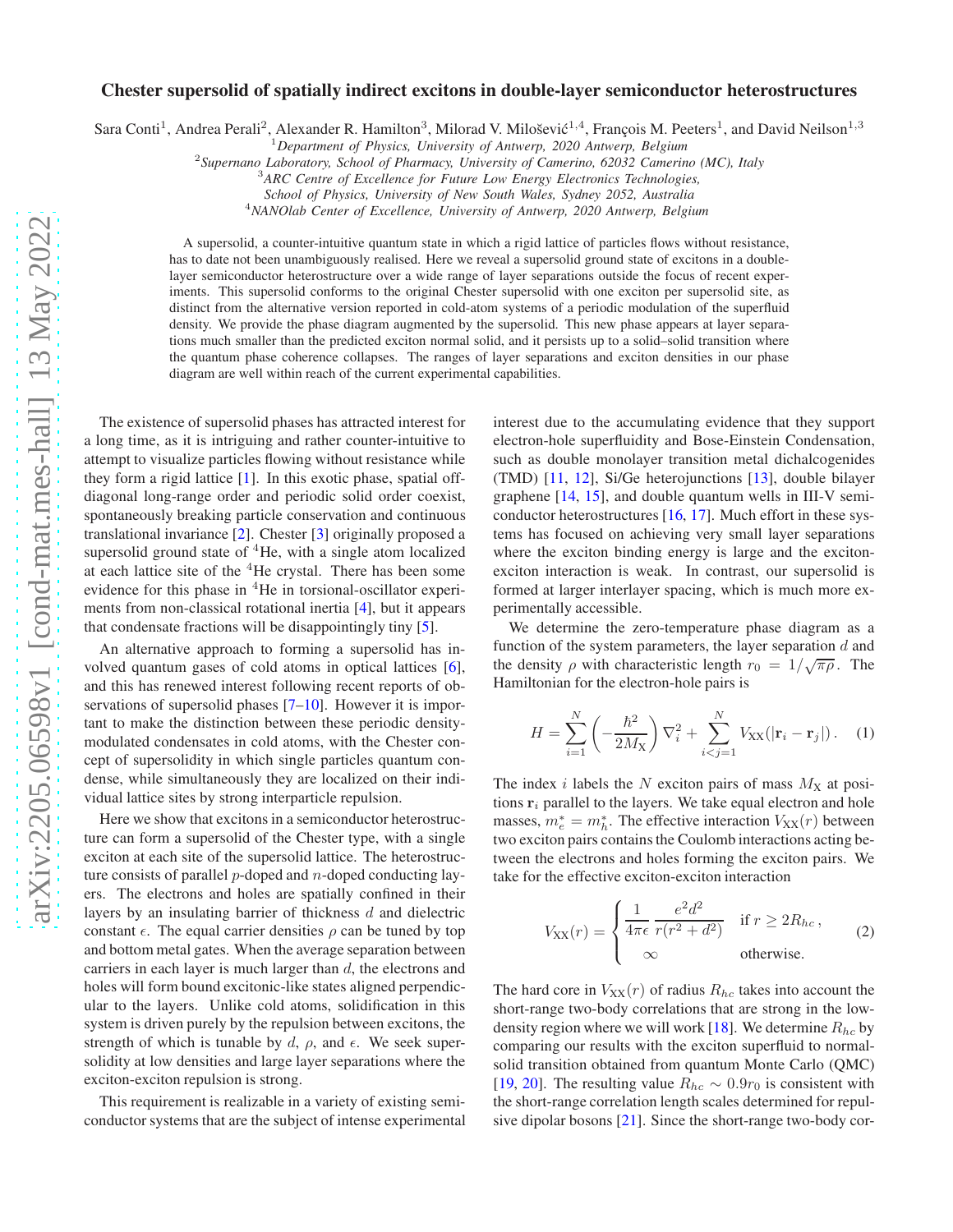2

relations for the supersolid should be similar to the normal solid, we use these values for  $R_{hc}$  throughout.

Next we introduce variational functions for the manyparticle states. To determine the ground state, we minimize the energy for (i) the order parameter of the superfluid phase, (ii) the wave function of the exciton normal solid, and (iii) the order parameter of the exciton supersolid.

(i) The order parameter of the superfluid is

<span id="page-1-1"></span>
$$
\langle \hat{\Phi}_{sf}^{\dagger}(\mathbf{r}) \rangle = \Phi_{sf}(\mathbf{r}) = \sqrt{\rho} , \qquad (3)
$$

normalized to  $\int d^2 \mathbf{r} \, |\sqrt{\rho}|^2 = N$ . The  $\hat{\Phi}^{\dagger}_{sf}(\mathbf{r})$  creates an exciton-like boson at position r.

(ii) For the exciton normal solid, the variational wave function is taken as a product of normalized Gaussians, each centered on a different lattice site of the exciton solid,  $a_i$ ,

$$
\Phi_{ns}(\mathbf{r}_1,\ldots,\mathbf{r}_N)=\prod_{i=1}^N\frac{1}{\sqrt{\pi}\sigma_{ns}}e^{-(\mathbf{r}_i-\mathbf{a}_i)^2/2\sigma_{ns}^2}\,,\quad (4)
$$

with variational parameter  $\sigma_{ns}$ . The N sites  $\{a_i\}$ , equal to the number of excitons, form a triangular lattice [\[22](#page-4-19)] with lattice constant a determined by the exciton density,  $\rho = 2/(\sqrt{3}a^2)$ . For a stable solid,  $\sigma_{ns} \ll a$ .

(iii) For the exciton supersolid we choose a form for the variational order parameter  $\Phi_{ss}(\mathbf{r})$  [\[23\]](#page-4-20) that corresponds to exactly one exciton per supersolid site, and contains phase coherence on the macroscopic scale,

<span id="page-1-0"></span>
$$
\langle \hat{\Phi}_{ss}^{\dagger}(\mathbf{r}) \rangle = \Phi_{ss}(\mathbf{r}) = \sqrt{\rho_{sf}} + \sqrt{\rho_{ss}} \sum_{i=0}^{N} e^{-(\mathbf{r} - \mathbf{a}_i)^2/2\sigma_{ss}^2} .
$$
 (5)

Equation [\(5\)](#page-1-0) represents a phase coherent state as it is evident that the corresponding one-body density matrix,

$$
\langle \hat{\Phi}_{ss}^{\dagger}(\mathbf{r}) \hat{\Phi}_{ss}(\mathbf{r}') \rangle = N^2 (\sqrt{\rho_{sf}} + \sqrt{\rho_{ss}} \sum_{i} e^{-(r-a_i)^2/2\sigma_{ss}^2})
$$

$$
\times (\sqrt{\rho_{sf}} + \sqrt{\rho_{ss}} \sum_{j} e^{-(r'-a_j)^2/2\sigma_{ss}^2}), \quad (6)
$$

does not vanish when  $|\mathbf{r} - \mathbf{r}'| \to \infty$ , and so has off-diagonal long-range order (ODLRO) [\[24\]](#page-4-21). At the same time,  $\Phi_{ss}(\mathbf{r})$ and  $\Phi_{ns}(\mathbf{r}_1,\ldots,\mathbf{r}_N)$  share identical diagonal long-range order from the discrete symmetry of the triangular lattice  $\{a_i\}$ .

The normalization of the supersolid order parameter,  $\int d^2 \mathbf{r} \, |\Phi_{ss}(\mathbf{r})|^2 = N$ , ensures that there is only one exciton per supersolid site. Thus it is not a density wave. There are two independent variational parameters,  $\sigma_{ss}$  and  $\rho_{sf}$ . The parameter  $\rho_{ss}$  is fixed through the normalization.

A stable supersolid requires  $0 < \rho_{sf} < \rho$ . When  $\rho_{sf} = 0$ ,  $\Phi_{ss}(\mathbf{r})$  cannot be lower in energy than  $\Phi_{ns}(\mathbf{r}_1,\ldots,\mathbf{r}_N)$ , because the ODLRO in  $\Phi_{ss}(\mathbf{r})$  associated with the additional overlaps of the Gaussians pushes up the exciton-exciton inter-action energy [\[23\]](#page-4-20). The other limit,  $\rho_{sf} = \rho$ , gives  $\rho_{ss} = 0$ , so  $\Phi_{ss}(\mathbf{r})$  reverts to  $\Phi_{sf}(\mathbf{r})$  for the superfluid.

We calculate the energies  $\langle H \rangle$  for the three phases with the wave functions given by Eqs.  $(3) - (5)$  $(3) - (5)$ . We use the effective



<span id="page-1-2"></span>Figure 1. Exciton supersolid energy  $E_{ss}$  for layer separations d as indicated, for a fixed density at  $r_0 = 30a_B$ . Dashed line shows for reference the superfluid energy  $E_{sf}$ . Left panels:  $E_{ss}$  as a function of the localization parameter  $\sigma_{ss}/a$ , for fixed values of the superfluid component  $\rho_{sf}/\rho$  as labelled. Right panels: minimum in  $\sigma_{ss}$  of  $E_{ss}$ (cf. left panels), plotted as a function of the superfluid component  $\rho_{sf}/\rho$ . The dots highlight the absolute minimum of  $E_{ss}$ .

Bohr radius,  $a_B = \hbar^2 \epsilon / e^2 m_e^*$ , as a length scale, and effective mRy for energies. In double TMD monolayers, typically  $a_B \sim 0.6$  nm and mRy $\sim 0.2$  meV.

Figure [1](#page-1-2) compares the supersolid energy  $E_{ss}$  (solid lines) with the superfluid energy  $E_{sf}$  (dashed lines), for layer separations d at a fixed density corresponding to  $r_0 = 30a_B$ .  $E_{ss}$ is shown as a function of the two variational parameters for the supersolid,  $\rho_{sf}/\rho$  and  $\sigma_{ss}/a$ . We recall that, by definition,  $E_{ss} = E_{sf}$  when  $\rho_{sf}/\rho = 1$ .

For the smallest layer separation shown,  $d = 5a_B$ , the minimum in  $E_{ss}$  as a function of  $\sigma_{ss}$  increases monotonically as  $\rho_{\rm sf}/\rho$  decreases from 1 to 0. The monotonic increase implies that the superfluid energy forms a lower bound on the exciton supersolid energy. So for  $d = 5a_B$ , the supersolid is not the ground state. In contrast, for a larger  $d = 20a_B$ , the minimum in  $E_{ss}$  as a function of  $\sigma_{ss}$  first decreases as  $\rho_{sf}$  decreases from 1. It drops below  $E_{sf}$ , reaching a lowest value at  $\rho_{sf}/\rho = 0.6$ . Thus, the exciton supersolid is more stable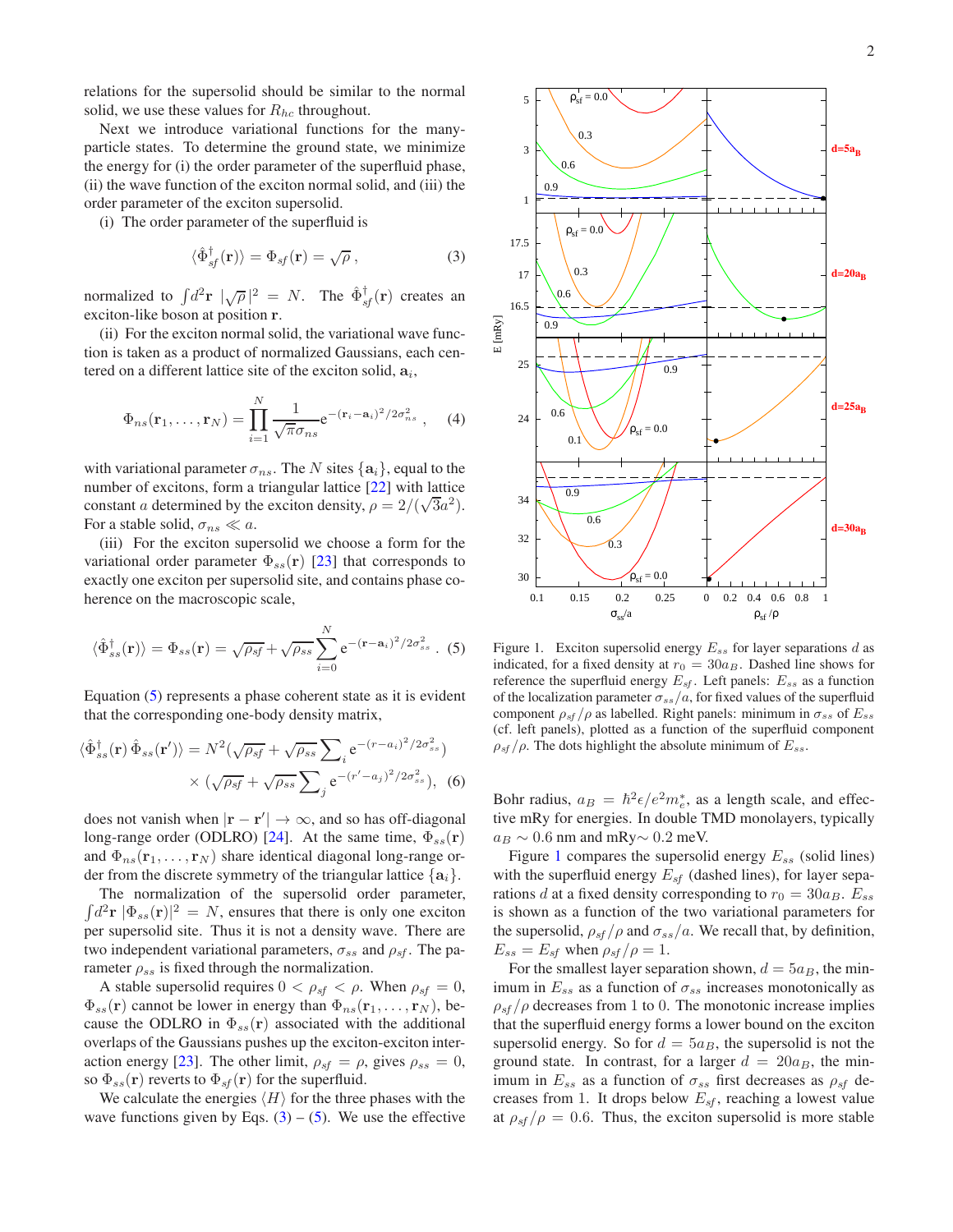

<span id="page-2-0"></span>Figure 2. Energies of the superfluid  $(sf)$ , exciton supersolid  $(ss)$  and exciton normal solid  $(ns)$  phases, as labelled, for different layer separations d. Density fixed at  $r_0 = 30a_B$ . The dependence of  $E_{ss}$  and  $E_{ns}$  on the localization variational parameter,  $\sigma = \sigma_{ss}$  or  $\sigma = \sigma_{ns}$ , is shown. Each  $E_{ss}$  curve uses the value of  $\rho_{sf}/\rho$  yielding the lowest energy.

than the superfluid for  $d = 20a_B$ . As d is further increased, this minimum in  $E_{ss}$  reaches a lowest value at smaller and smaller values of  $\rho_{sf}/\rho$ . By  $d = 25a_B$ , the minimum is at  $\rho_{\text{sf}}/\rho = 0.1$ , and by  $d = 30a_B$  it decreases monotonically all the way down to  $\rho_{sf}/\rho = 0$ . Again, for these cases the supersolid is more stable than the superfluid.

Figure [2](#page-2-0) shows for the same density as Fig. [1,](#page-1-2) the energies of the exciton superfluid  $E_{sf}$ , supersolid  $E_{ss}$ , and normal solid  $E_{ns}$  phases. The dependence of  $E_{ns}$  on  $\sigma = \sigma_{ns}$  and  $E_{ss}$  on  $\sigma = \sigma_{ss}$  is plotted. Each  $E_{ss}$  curve uses the value of  $\rho_{sf}/\rho$ yielding the lowest energy (Fig. [1\)](#page-1-2). For  $d = 5a_B$ , the minimum of  $E_{ns}$  lies above  $E_{sf}$ , so the superfluid is the ground state. By  $d = 20a_B$ , the minimum of  $E_{ss}$  has dropped below  $E_{sf}$  and it is still below the minimum of  $E_{ns}$ , so the supersolid is the ground state.  $E_{ns}$  finally touches  $E_{sf}$  at  $d \simeq 22a_B$ (Fig.  $2(c)$  $2(c)$ ), matching the position in phase space of the exciton liquid to normal-solid transition predicted by QMC in Ref. [\[19](#page-4-16)]. However since for this  $d$  the supersolid phase is still the ground state, it preempts this transition. Only when the layer separation is increased to  $d = 30a_B$ , does the minimum of  $E_{ns}$  drop below  $E_{ss}$ . This signals an intriguing supersolid to normal-solid transition, in which the ground-state crystal structure is unchanged but the quantum phase coherence collapses. We note that the energies around this density and layer separation are consistent with QMC calculations [\[25](#page-4-22)].

It is interesting to compare in Fig. [2,](#page-2-0) the dependence of  $\sigma/a$  at the minima of  $E_{ns}$  and  $E_{ss}$  on the layer spacing. As d increases, the repulsive interaction (Eq. [\(2\)](#page-0-0)) becomes stronger than the kinetic energy, and the particles should become more localized on their lattice sites, corresponding to a decreasing  $\sigma/a$ . This is clearly visible in the minimum of the normal solid. In contrast for the supersolid, the localization degree  $\sigma/a$  remains notably little changed over this range of d.

Figure [3\(](#page-2-1)a) shows that for the supersolid it is  $\rho_{sf}/\rho$  that changes dramatically with d. The figure plots  $\rho_{sf}/\rho$  for the lowest  $E_{ss}$  as a function of d, for the same density as Fig. [1.](#page-1-2) The ground states (shaded areas) are extracted from Fig. [3\(](#page-2-1)b), which shows the minima of the energies of the three phases. The two energy crossings, corresponding to the superfluid–



<span id="page-2-1"></span>Figure 3. a) Dependence of  $\rho_{sf}/\rho$  on d for the lowest value of  $E_{ss}$ . Coloured areas indicate the ground state: sf - superfluid, ss - exciton supersolid, ns - exciton normal solid. b) Minimum superfluid energy  $E_{sf}$ , exciton supersolid energy  $E_{ss}$ , and exciton normal solid energy  $E_{ns}$  as functions of  $d$ . The crossings of energies are marked by vertical dotted lines. Inset shows energy difference  $\Delta E = E_{sf} - E_{ss}$ on same d scale. Fixed density, with  $r_0 = 30a_B$ .

supersolid and supersolid–normal solid transitions, are indicated by the dotted lines. For small d,  $\rho_{sf}/\rho = 1$  and the superfluid is the ground state. For intermediate values of  $d$ ,  $\rho_{\rm sf}/\rho$  decreases, but before it reaches zero, there is the transition to the normal solid ground state, with its minimum energy dropping below the minimum supersolid energy. We find that for all densities, the supersolid phase is only stable relative to the normal solid when  $\rho_{sf}/\rho \gtrsim 0.25$ , confirming that because of the ODLRO, a stable supersolid only exists for non-zero  $\rho_{\rm sf}/\rho$ . In other words, a superfluid component in the supersolid order parameter is necessary for stability.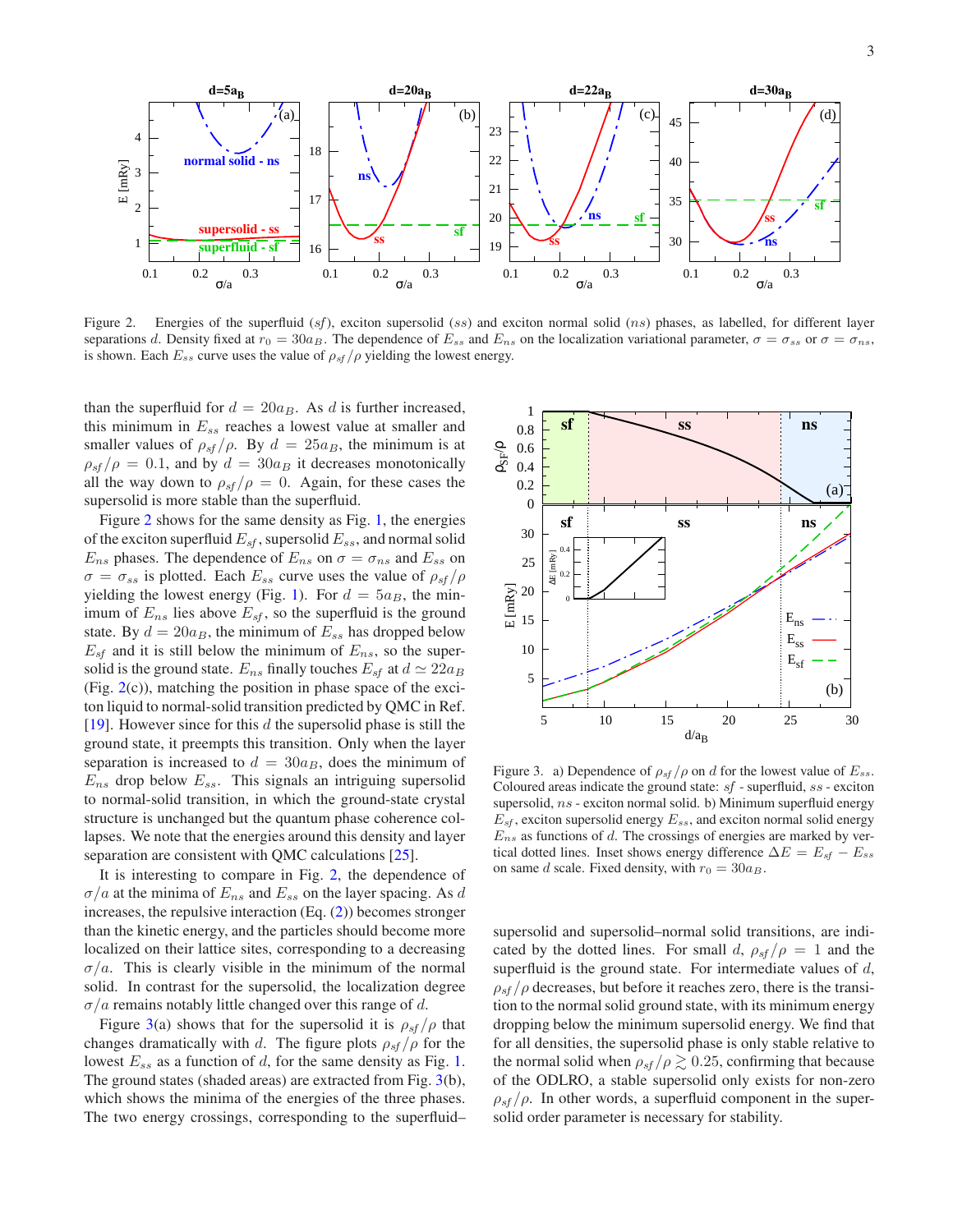

<span id="page-3-0"></span>Figure 4. Phase diagram at zero temperature.  $d$  is the layer separation and  $r_0$  characterizes the density  $\rho$ . Dotted line is the transition to the exciton normal solid predicted in Ref. [\[19](#page-4-16)].

Figure [4](#page-3-0) shows the phase diagram. The energies driving the phases are the electron-hole attraction between layers  $V_{eh}$  =  $-e^2/(4\pi\epsilon d)$ , the repulsion between charges within each layer  $V_{ee} = V_{hh} = e^2/(4\pi\epsilon r)$ , the effective exciton-exciton repulsion  $V_{XX}$  (Eq. [\(2\)](#page-0-0)), and the Fermi energy  $E_F = \hbar^2/(2m_e^*r_0^2)$ .

The dashed line  $d = r_0$  divides the phase diagram into a lower region where the average interlayer attraction  $\langle V_{eh} \rangle$  is the most important, and an upper region where the average intralayer repulsions  $\langle V_{ee} \rangle = \langle V_{hh} \rangle$  are the most important. For  $d \ll r_0$ , due to the electron-hole attraction  $V_{eh}$ , the excitonexciton repulsion is dipolar,  $V_{XX}(r) = e^2 d^2/(4\pi\epsilon r^3)$ . For  $d \gg r_0$ , the effect of  $V_{eh}$  is negligible and the exciton-exciton repulsion becomes Coulombic,  $V_{XX}(r) = 2e^2/(4\pi\epsilon r)$ .

The phase space region for small separations d and large  $r_0$ where the ground state is superfluid (green area), has been intensively studied theoretically and experimentally [\[12](#page-4-9), [14,](#page-4-11) [15,](#page-4-12) [26\]](#page-4-23). If  $r_0$  is decreased,  $V_{eh}/E_F \sim r_0^2/(da_B)$  will decrease, until the superfluid gap generated by  $V_{eh}$  drops below  $E_F$ . At this point, the strong screening suppresses the superfluid gap so that at  $V_{eh}/E_F \simeq 17$  the condensate collapses and there is a transition to the normal-state liquid [\[26](#page-4-23)] (green line).

At larger d, there is the new supersolid phase occupying a large region of phase space (red area). The supersolid transition occurs much earlier than the liquid to normal-solid transition predicted at  $V_{XX}/E_F = d^2/(r_0 a_B) \approx 17$  [\[19](#page-4-16), [20\]](#page-4-17) (dotted line). The appearance of the supersolid well below the d predicted for the normal solid is due to the presence of  $\rho_{\rm sf} > 0$  in the supersolid order parameter that stabilizes the supersolid phase. This phase persists for  $V_{XX}/E_F > 17$ , until

there is a transition from supersolid to the normal solid (blue area). Further increasing d, we cross  $d = r_0$  where  $V_{XX}$  becomes Coulombic. Here a low-density bilayer Wigner Crystal ground state has been predicted [\[27\]](#page-4-24) (yellow area).

We now turn to the melting of the solid phases at high densities. The melting of the bilayer Wigner Crystal was determined in Ref. [\[25\]](#page-4-22) (orange line). As for the exciton solids, above  $d = r_0$  a Coulombic-like  $V_{XX}(r)$  cannot support a solid at such high densities. In this way, the exciton normal-solid melting line is approximately at  $d = r_0$  [\[20\]](#page-4-17) (blue line).

For the supersolid phase there is a second melting mechanism. If the supersolid quantum phase coherence collapses at a d value for which  $V_{XX}/E_F < 17$ , then the exciton repulsion will not be strong enough to support a normal solid, and so it will melt. The mechanism for this phase coherence collapse is expected to be the same as for the superfluid, that is, a strong increase in the screening. Therefore, we extend the calculation of the superfluid condensate collapse to approximately determine the collapse of the supersolid quantum phase coherence, and so also the supersolid melting (red line). The approximation is justified both by the resulting supersolid melting line lying close to  $d = r_0$ , and also because we find the superfluid component  $\rho_{sf}/\rho$  in the supersolid is large there.

We note there is a triple point at the intersection of the supersolid melting, the supersolid to normal-solid transition, and the normal-solid melting. The ever present disorder in an experiment will spread the triple point over an area of phase space with co-existing supersolid, normal solid and normal liquid domains, with exciting physics stemming from the diverse and exotic interfaces separating these domains. A fascinating possibility would be Josephson tunneling between supersolid puddles embedded in a normal-state background.

In conclusion, the supersolid ground state of excitons that we are predicting is robust and extends over a wide area of the equilibrium phase diagram. Since there is precisely one exciton occupying each supersolid site, our supersolid is of the Chester type and fundamentally differs from proposals of supersolids that are superfluids with a periodic density modulation, resembling density waves. Intriguingly, we find that a superfluid component in the supersolid order parameter is essential to stabilize the supersolid, at least in the absence of other stabilizing factors such as vacancies [\[28](#page-4-25)]. By changing the length of the exciton dipole moment (layer separation) relative to the exciton spacing (density), the exciton-exciton interactions can be tuned to stabilise the superfluid, supersolid, or normal solid. The necessary ranges of densities, layer separations, and dielectric constants are readily accessible experimentally and controllable in semiconductor heterostructures. In addition, our augmented phase diagram offers a rich selection of novel phenomena in the vicinity of the triple point, the solid-solid transition associated with the loss of quantum phase coherence, the supersolid melting coinciding with the condensate collapse, etc., all worthy of further investigation.

We thank Davide Galli, Carlos Sá de Melo and Jacques Tempère for useful discussions. The work was supported by the Flemish Science Foundation (FWO-Vl), and by the Aus